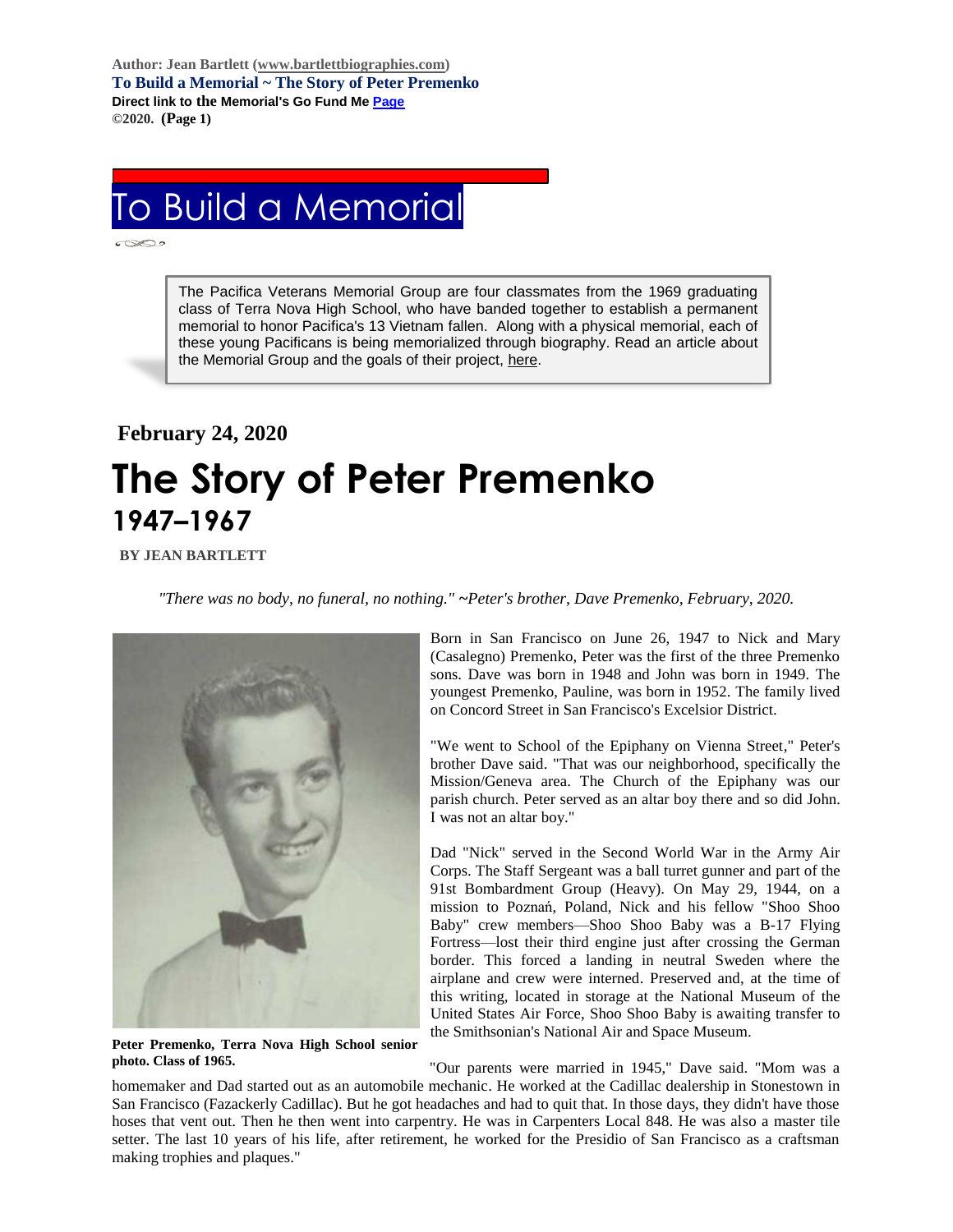**Author: Jean Bartlett [\(www.bartlettbiographies.com\)](http://www.bartlettbiographies.com/) To Build a Memorial ~ The Story of Peter Premenko Direct link to the Memorial's Go Fund M[e Page](https://www.gofundme.com/f/uyf8r-25000?utm_source=customer&utm_medium=copy_link-tip&utm_campaign=p_cp+share-sheet) ©2020. (Page 2)**

While the kids were growing up, their dad built the family home in Pacifica, California—a 12-mile ride south of San Francisco along the coast of the Pacific Ocean. The home is in the Vallemar neighborhood.

"He worked on it after work and on a lot of weekends," Dave said. "It took him 14 years to complete it. We moved in when Peter was in eighth grade. All of us stayed at Epiphany for elementary school (Epiphany is a K-8). Mom didn't drive so one of our aunts, who worked at Schlage Locks on Geneva, she'd pick us up or drop us off at one of our other aunt's homes. Once high school started, I went to Terra Nova in Pacifica and so did my brother John and my sister Pauline. Peter did his first three years of high school at Archbishop Riordan in the City, and then he went to Terra Nova in Pacifica for his senior year.

"When we were little kids in San Francisco, elementary school, my brothers and I did all the 'typical boy stuff.' We climbed rocks and trees and hills. We played Army, and Cowboys and Indians. We went to Amazon Park every day and hung out. We played baseball and went on the monkey bars. In those days, kids had a lot of freedom. Mom said, 'Just be home before dark,' and we were." (The Crocker Amazon Playground is on Moscow Street at Geneva Avenue.)



**Peter, freshman year, Riordan High School, 1962.**

"But once Peter headed to Riordan High School, there was a big separation between us because Peter had to travel by bus to Riordan, and then take the bus home to Pacifica. So he got home late. That makes you miss out on that time that siblings usually have before they head out of the house—to grow and mature together. We did work together, however."

Peter, Dave and John began working as a team in their middle school years. They did gardening jobs for Oddstad Homes Corporation, which was builder Andy Oddstad's company. Andy built nearly 14,000 Bay Area homes, which included launching the Linda Mar development in Pacifica, along with developments in San Bruno, Redwood City, Belmont and Oakland. After Andy's death in January of 1964, the Premenko sons continued to do gardening for the company under its new name, Challenge Development Corporation.

"As they built homes in those days you got a garden," Dave said. "You got a fence, you got a lawn – you didn't get a backyard – but you got the lawn in front. We took care of lawns in Portola Highlands in San Bruno, and in Sterling Highlands in Redwood City. In those days they didn't have sprinkler systems, so the back of our truck would be full of hundreds and hundreds of hoses. My dad drove us until Peter could drive, and then Peter drove us. We'd drag hoses and put our sprinklers up and then after a half hour, we'd move them around. We also planted ice plants on all kinds of hillsides. We did gardening every weekend, Saturday and Sunday. It was good work and we loved it and we managed our money. We had bank accounts."

"Peter was a very nice guy," Dave continued. "He was a quiet guy and he loved to read."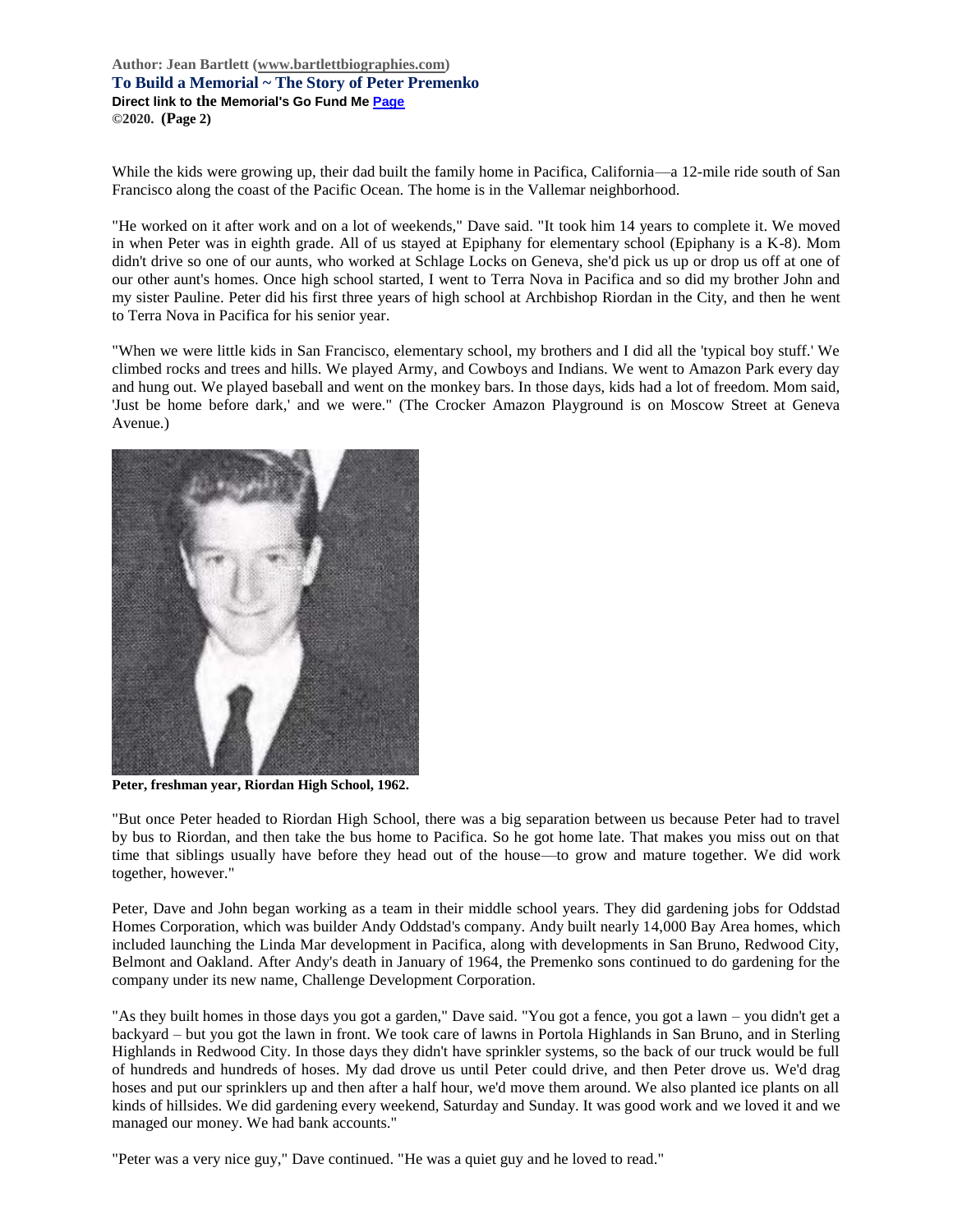**Author: Jean Bartlett [\(www.bartlettbiographies.com\)](http://www.bartlettbiographies.com/) To Build a Memorial ~ The Story of Peter Premenko Direct link to the Memorial's Go Fund M[e Page](https://www.gofundme.com/f/uyf8r-25000?utm_source=customer&utm_medium=copy_link-tip&utm_campaign=p_cp+share-sheet) ©2020. (Page 3)**





**Peter, Terra Nova High School, 1965. Peter poses with members of the track team, Terra Nova, 1965.**

The family, who has given much in the service of their country, is not a military family by tradition.

"My brother Peter chose to enlist in the Coast Guard because I think like most young men, including myself, he was afraid of the draft," Dave said. "And you knew if you went into the Army, you were going to Vietnam. It was like two stops. That was it.

"He signed up when he was 18. He didn't know whether he would get in or not, so he went to Skyline (a public community college in San Bruno). He loved electronics and he was studying that at Skyline for at least six months, if not longer. Then he was accepted into the Coast Guard and he signed up to do electronics. I'm not sure, but I think it was all that secret coding stuff—and he was excited about that because that's what he wanted to do."

Dave said the last time he saw Peter, Peter was getting on the bus to head off to his training. Did Peter leave a girlfriend behind? Yes. There was someone Peter was seeing in the East Bay, but Dave hadn't met his big brother's girlfriend and didn't know her name.

"After Peter left, he wrote home and he called home. He was very tight with my parents. But for all of us, the last time we saw him was when he took off on that bus. After that, it's all unknowns."

Peter went missing in Okinawa.

During the Vietnam War, Okinawa served as a launching point for U.S. military forces and deployments to Vietnam continued until the end of the United States involvement in the conflict. According to a March, 2015 article by Jon Mitchell for the *Japan Times*, U.S. authorities kept tight control on media. According to a 2005 article by Okinawa Peace Network of Los Angeles, "In 1965, the U.S. Air Force began using B-52 bombers based in Okinawa to conduct massive bombing raids on North Vietnam." According to a March, 2017 article written by Matthew M. Burke and Chiyomi Sumida for *Stars and Stripes*, "There have long been rumors that Agent Orange was stored or used on Okinawa, but no one has been able to find proof." According to a January, 2012 article by Doug Bandow for Forbes, "The U.S. occupied Japan after the war (WWII) and turned Okinawa into a veritable colony." In May of 1972, Okinawa was returned to Japan.

"Peter died in Okinawa waters in 1967," his brother Dave said. "We don't know how. Somebody came to my parents' door and handed them a letter. His death certificate said 'missing.'"

On September 5, 1967, Mr. and Mrs. Premenko ran an obituary on their son in the *San Francisco Chronicle*.